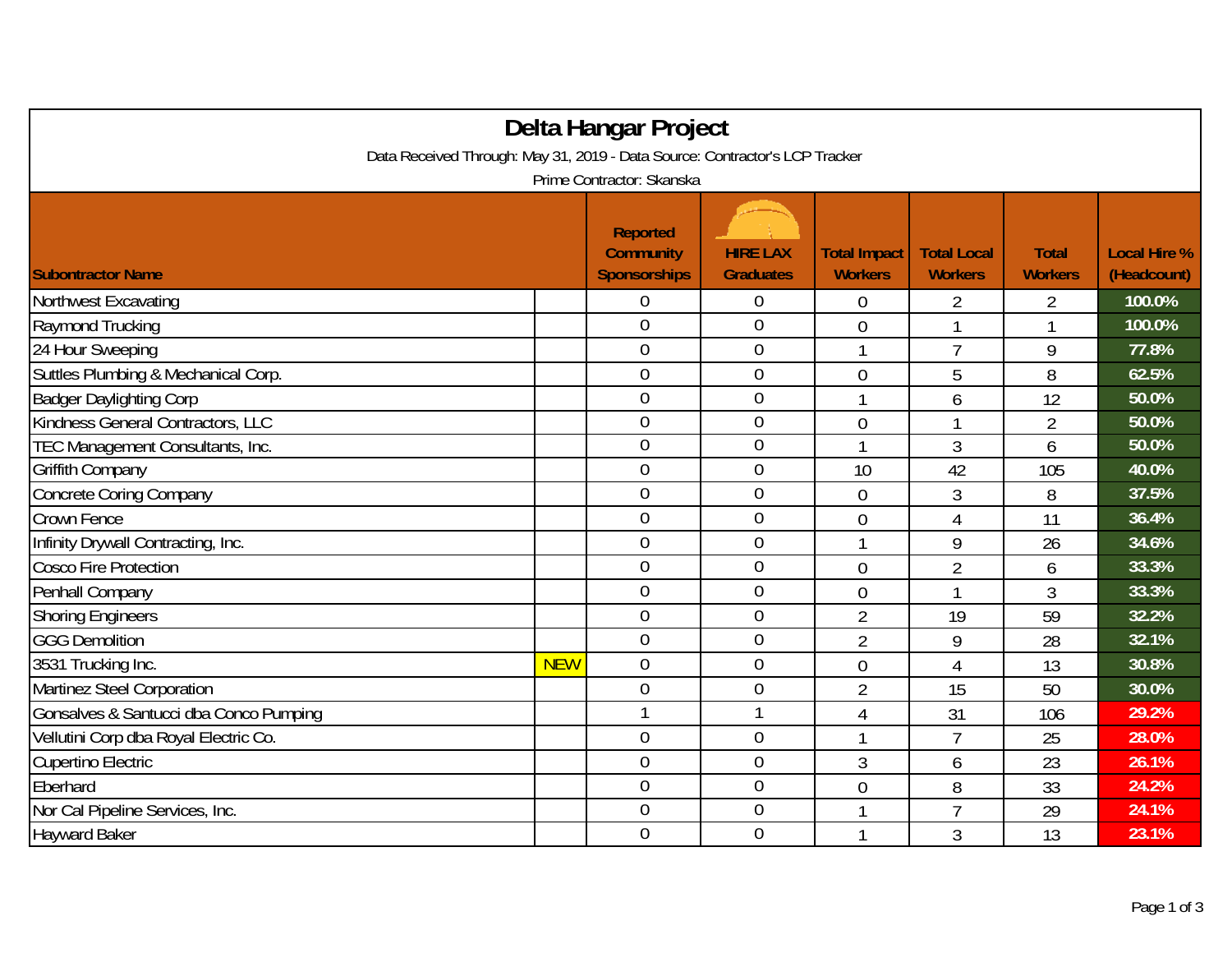| Delta Hangar Project<br>Data Received Through: May 31, 2019 - Data Source: Contractor's LCP Tracker<br>Prime Contractor: Skanska |                |                  |                |                |                |       |  |  |
|----------------------------------------------------------------------------------------------------------------------------------|----------------|------------------|----------------|----------------|----------------|-------|--|--|
|                                                                                                                                  |                |                  |                |                |                |       |  |  |
| Rosendin                                                                                                                         | $\overline{0}$ | $\overline{0}$   |                | 5              | 22             | 22.7% |  |  |
| Savala Equipment Company, Inc.                                                                                                   | $\overline{0}$ | $\overline{0}$   | $\overline{0}$ | 1              | 5              | 20.0% |  |  |
| SRD Engineering, Inc.                                                                                                            | $\overline{0}$ | $\overline{0}$   | $\overline{2}$ | 6              | 33             | 18.2% |  |  |
| The Herrick Corporation                                                                                                          | $\overline{2}$ | $\boldsymbol{0}$ | $\overline{2}$ | 8              | 45             | 17.8% |  |  |
| <b>Xcel Mechanical Systems</b>                                                                                                   | $\overline{0}$ | $\mathbf 0$      | $\overline{0}$ | 3              | 17             | 17.6% |  |  |
| Century Sweeping, Inc.                                                                                                           | $\overline{0}$ | $\overline{0}$   | $\overline{0}$ | 1              | 6              | 16.7% |  |  |
| Mike Zarp, Inc.                                                                                                                  | $\overline{0}$ | $\mathbf 0$      | $\overline{2}$ | $\overline{2}$ | 14             | 14.3% |  |  |
| R.J. Lalonde, Inc.                                                                                                               | $\overline{0}$ | $\overline{0}$   | $\overline{1}$ | 1              | $\overline{7}$ | 14.3% |  |  |
| Red Hawk Fence & Environmental Services                                                                                          | $\overline{0}$ | $\boldsymbol{0}$ | $\mathbf 0$    | $\mathbf{1}$   | 8              | 12.5% |  |  |
| <b>Adkan Engineers</b>                                                                                                           | $\overline{0}$ | $\boldsymbol{0}$ | $\overline{0}$ | $\overline{0}$ | 6              | 0.0%  |  |  |
| <b>Applied Engineering Concepts</b>                                                                                              | $\overline{0}$ | $\overline{0}$   | $\overline{0}$ | $\overline{0}$ | 4              | 0.0%  |  |  |
| <b>B &amp; I Equipment Rental LLC</b>                                                                                            | $\overline{0}$ | $\boldsymbol{0}$ | $\overline{0}$ | $\overline{0}$ | 5              | 0.0%  |  |  |
| <b>Bill Higgins</b>                                                                                                              | $\overline{0}$ | $\mathbf 0$      | $\theta$       | $\overline{0}$ | 3              | 0.0%  |  |  |
| Davidson Laddison Inc dba Addision Equipment Rental                                                                              | $\overline{0}$ | $\mathbf 0$      | $\overline{0}$ | $\overline{0}$ |                | 0.0%  |  |  |
| <b>ECCO Equipment Corporation</b>                                                                                                | $\overline{0}$ | $\boldsymbol{0}$ | $\overline{0}$ | $\mathbf 0$    | 1              | 0.0%  |  |  |
| <b>Excalibur Well Services Corp</b>                                                                                              | $\mathbf 0$    | $\mathbf 0$      | $\mathbf{0}$   | $\mathbf 0$    | 23             | 0.0%  |  |  |
| F & B Equipment LLC                                                                                                              | $\overline{0}$ | $\mathbf 0$      | $\overline{0}$ | $\overline{0}$ | 1              | 0.0%  |  |  |
| Fine Grade Equipment, Inc.                                                                                                       | $\mathbf 0$    | $\mathbf 0$      | $\overline{0}$ | $\overline{0}$ | 1              | 0.0%  |  |  |
| G.B.H. Enterprises Inc                                                                                                           | $\mathbf 0$    | 0                | $\overline{0}$ | $\overline{0}$ | 1              | 0.0%  |  |  |
| Gonsalves & Santucci, Inc. dba Conco                                                                                             | $\overline{0}$ | $\overline{0}$   | $\overline{0}$ | $\overline{0}$ | 1              | 0.0%  |  |  |
| Jaqur Tractor                                                                                                                    | 0              | $\boldsymbol{0}$ | $\overline{0}$ | $\overline{0}$ | 1              | 0.0%  |  |  |
| LA Excavating, Inc dba Alward Equipment Rental                                                                                   | $\overline{0}$ | $\overline{0}$   | $\overline{0}$ | $\overline{0}$ | 1              | 0.0%  |  |  |
| <b>MBI Excavation</b>                                                                                                            | $\mathbf 0$    | $\boldsymbol{0}$ | $\overline{0}$ | $\overline{0}$ | 6              | 0.0%  |  |  |
| Merli Concrete Pumping                                                                                                           | 0              | $\overline{0}$   | $\overline{0}$ | $\overline{0}$ | 3              | 0.0%  |  |  |